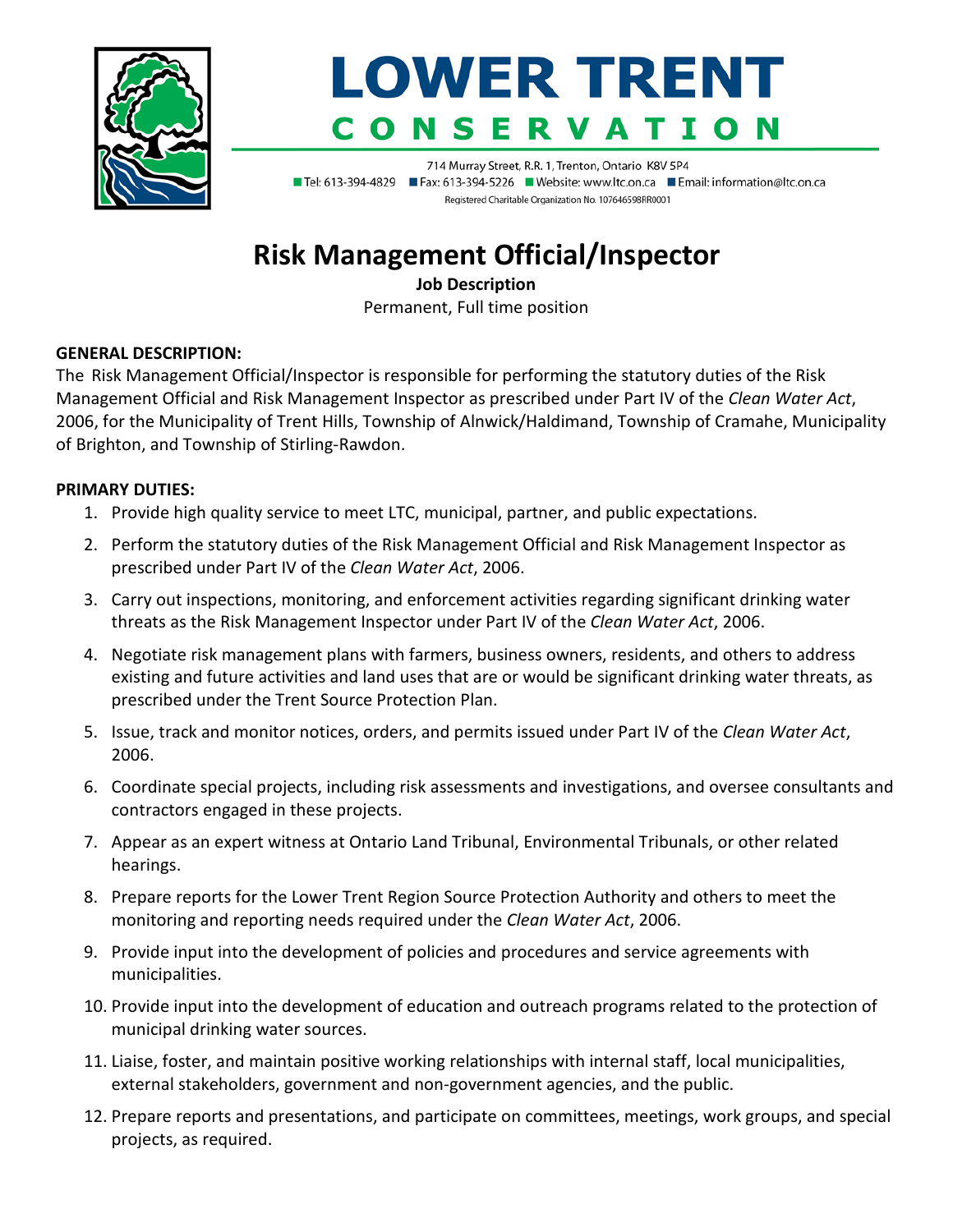- 13. Maintain detailed records and database of activities.
- 14. Undertake other related duties as required, and as assigned by the Manager, Community Outreach and Special Projects or Chief Administrative Officer.

#### **QUALIFICATIONS:**

- Successful completion of a post-secondary degree or diploma in Science, Environmental Studies, Engineering, or a related discipline.
- Successful completion of the provincial certifications for Risk Management Official (Part IV) and Section 88 Property Entry training or ability to obtain at the first available opportunity is required.
- Minimum three years of work experience in environmental science, engineering, water resource management, risk assessment, or in a regulated or compliance environment.
- Working knowledge of all aspects of the *Clean Water Act*, 2006 including applicable Technical Rules, Part IV powers, and related regulations.
- Registration as a Professional Geoscientist (P. Geo) with the Association of Professional Geoscientists of Ontario or a Professional Engineer (P. Eng) with the Association Professional Engineers Ontario is considered an asset.
- Working knowledge of best management practices for agricultural activities, handling and storage of fuels and chemicals, and road salt application; industrial environmental management systems; and pollution prevention programs.
- Working knowledge of modern agricultural practices is considered an asset.
- Demonstrated knowledge of relevant Standards, Acts, Bylaws, Regulations and guidelines, as they pertain to water including environmental assessment and protection, hydrology, hydrogeology, and municipal planning.
- Ability to interpret geotechnical data, engineering drawings and technical/legal documents.
- Demonstrated management competencies including results/achievement focus, decision making/judgment, representation and professionalism, and job knowledge.
- Demonstrated negotiation, diplomacy, and communication skills to support issues resolution.
- Demonstrated time management skills, including ability to organize numerous tasks, set priorities, and meet deadlines.
- Strong report writing, research, and analytical skills to meet program objectives and work to tight deadlines.
- Computer literacy and proficiency using word processing, spreadsheet, database, and presentation software, and geographic information systems.
- Valid Ontario Class "G" driver's license and held in good standing.
- Ability to work outdoors in adverse conditions and outside regular business hours, as required.

"working with local communities to protect our natural environment"